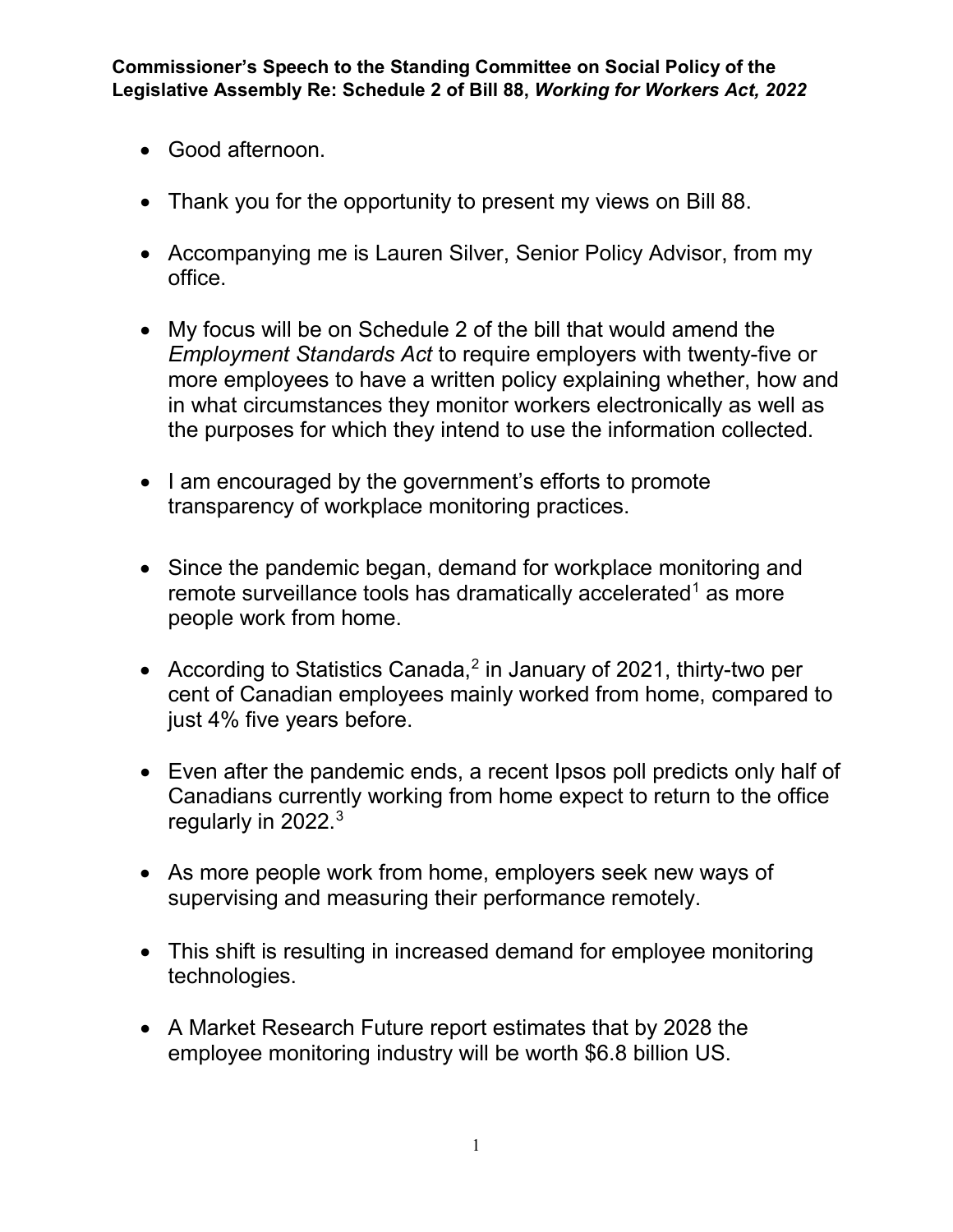- The productivity software industry is also steadily growing, expected to hit an estimated \$38 billion by 2027.<sup>[4](#page-4-3)</sup>
- Employee monitoring software  $-$  also referred to as "bossware"<sup>5</sup>  $$ has many different capabilities, including the ability to:
	- $\circ$  monitor all computing device activity, such as keystroke logging, email communications, network activities, and the contents of screens
	- o record and interpret employee audio and video inputs, and analyze their facial expressions to interpret sentiments and behaviors
	- o track employee location, movements, and activities remotely and over time through tools like GPS, telematics, wearables, digital health apps and biometric timekeeping software
- When combined and fed into algorithms, all of these data can provide employers with a rich source of information to not only detect and flag employee behaviours but also predict and nudge behaviors as well.
- Automated decision-making based on inferred characteristics can influence employee performance and prospects for success and promotion.
- Advancements in technologies and analytics are only expected to intensify these current trends $6$
- It's easy to see the potential for electronic monitoring tools to get predictions wrong or just go too far, particularly now that the workplace can extend to the home or wherever the employee happens to be.
- Where do we draw the line between personal and private space?
- How do we determine which activities should or should not be monitored when an employee is working from home?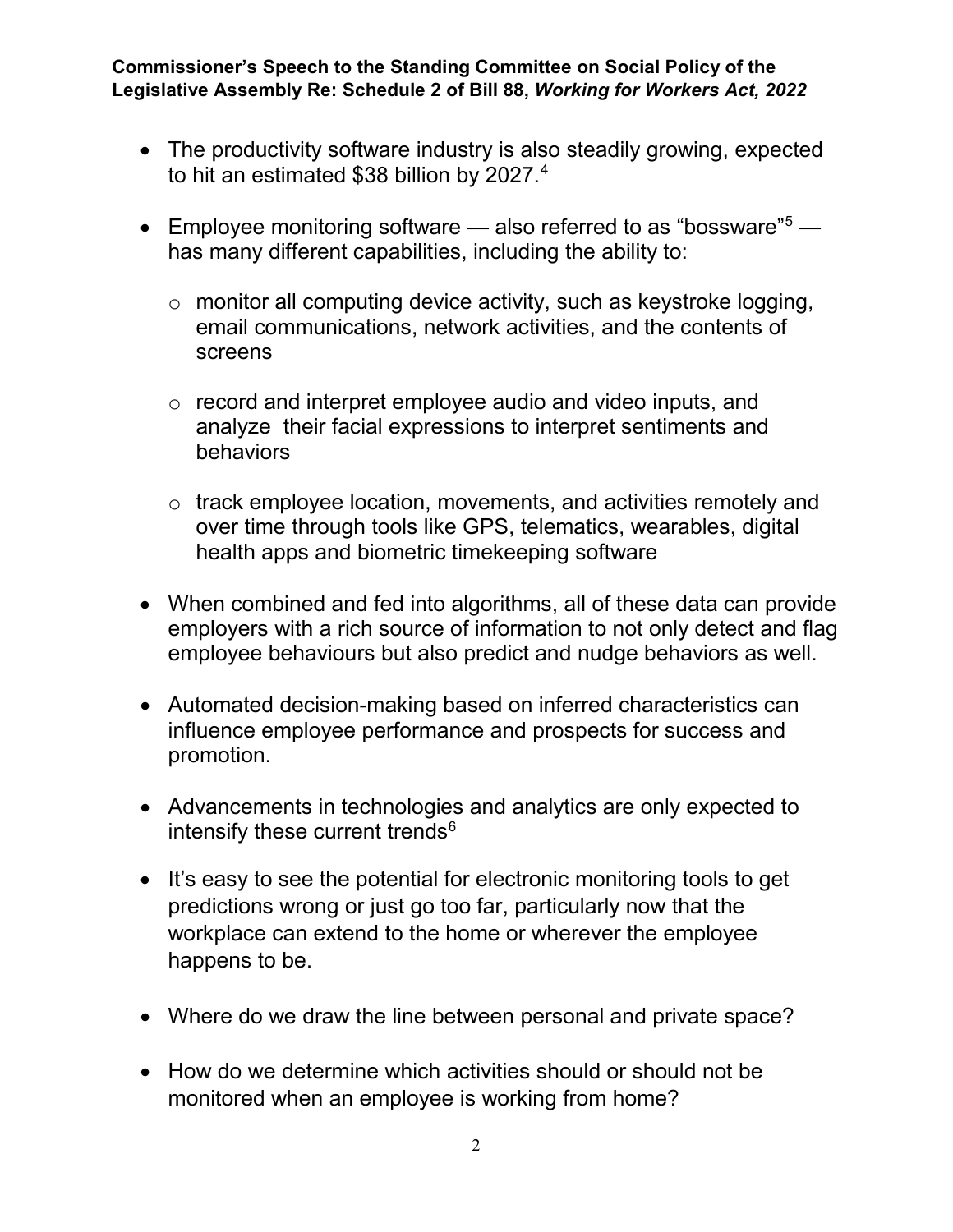- Does electronic monitoring extend to location tracking, website searches or personal calls during time off?
- Does employee surveillance include monitoring their social media activity?
- Or tracking employees who avail themselves (or not) of workplace wellness initiatives and health programs for insurance or other purposes?

## **[***Pause***]**

- To address these kinds of issues, I believe electronic workplace monitoring should ultimately be governed by a more comprehensive Ontario private sector privacy law, similar to the one proposed last year in the government's white paper on modernizing privacy in Ontario.
- Such a law would be similar to existing laws in British Columbia, Alberta, and Quebec that already protect employee privacy.
- As does the federal privacy law for federally regulated workplaces.
- Yet, there is no statutory privacy protection for employees of provincially regulated businesses in Ontario.
- As with any collection, use, and disclosure of personal information in the employment context as in other contexts, transparency and accountability of organizations are critical.
- Bill 88 is a first step in enhancing transparency by requiring certain employers to provide employees with copies of their electronic monitoring policies.
- But transparency alone is not sufficient.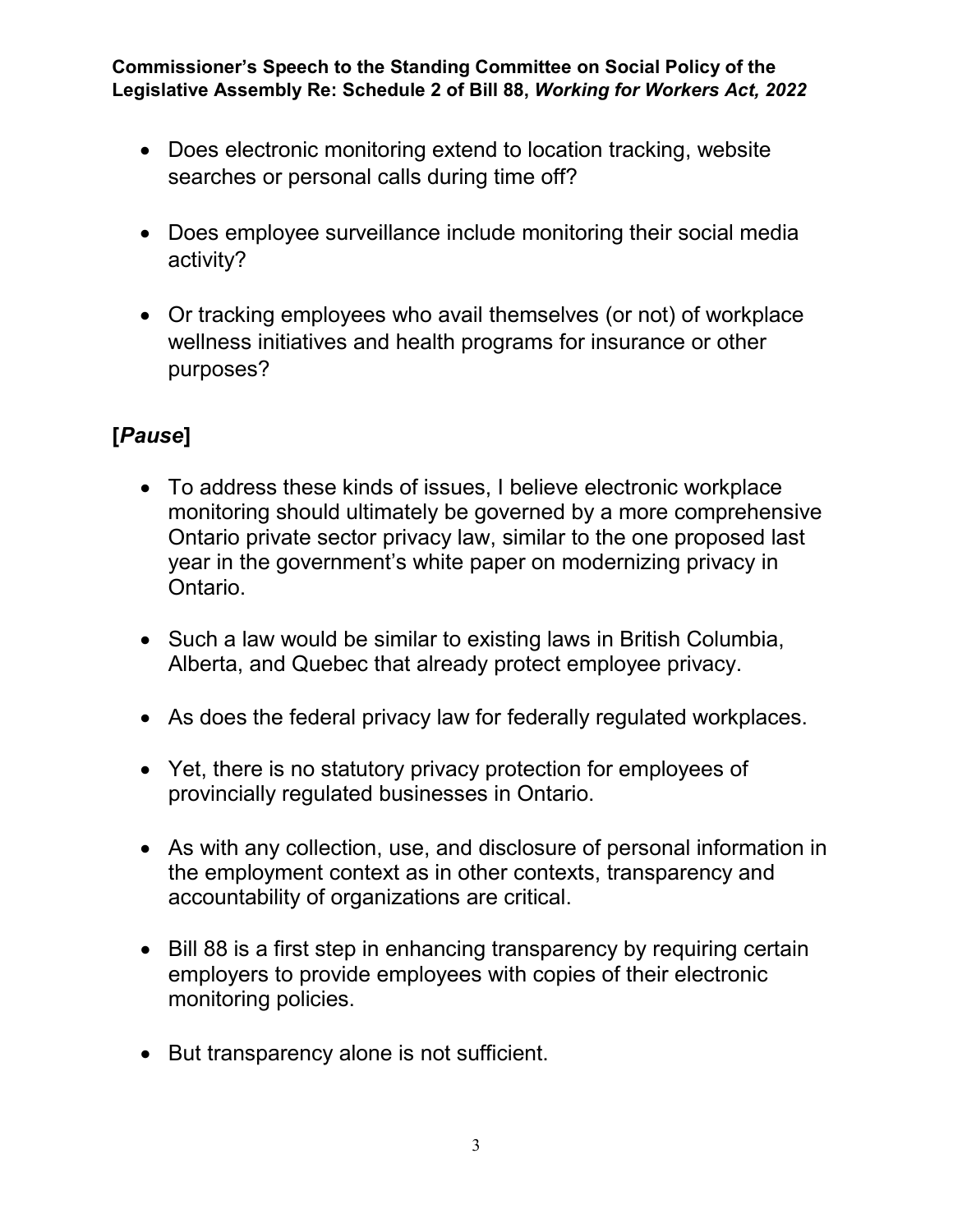- Accountability too must be strengthened by allowing workers *to do something* with those policies.
- Workers should be able to complain when employers don't comply with workplace monitoring policies.
- They should be able to ask for an investigation and seek meaningful redress if they are affected by breaches of those policies.
- They must be able to challenge overly-invasive policies that go too far and have them reviewed by an independent regulator with the power to encourage or impose course correction.
- There should be established boundaries around acceptable employee monitoring based on what is fair and reasonable, and clear prohibitions against monitoring employees surreptitiously or after they have disconnected from work.
- These are some of the basic hallmarks of a modern privacy regime that should protect the privacy rights of employees and *all* Ontarians.
- Until a more comprehensive privacy law is introduced, I recommend that Bill 88 be amended at the very least to require provinciallyregulated employers with 25 or more employees to provide a copy of their electronic monitoring policies to my office.
- This would allow the IPC to examine these policies, identify emerging patterns and trends across different sectors, and provide education and advice on best practices.
- Based on our general observations, we could report to the legislature from time to time on the state of workplace electronic monitoring in Ontario.
- This window into workplace privacy issues in Ontario could help inform the development of future regulations by focusing on areas of highest risk.